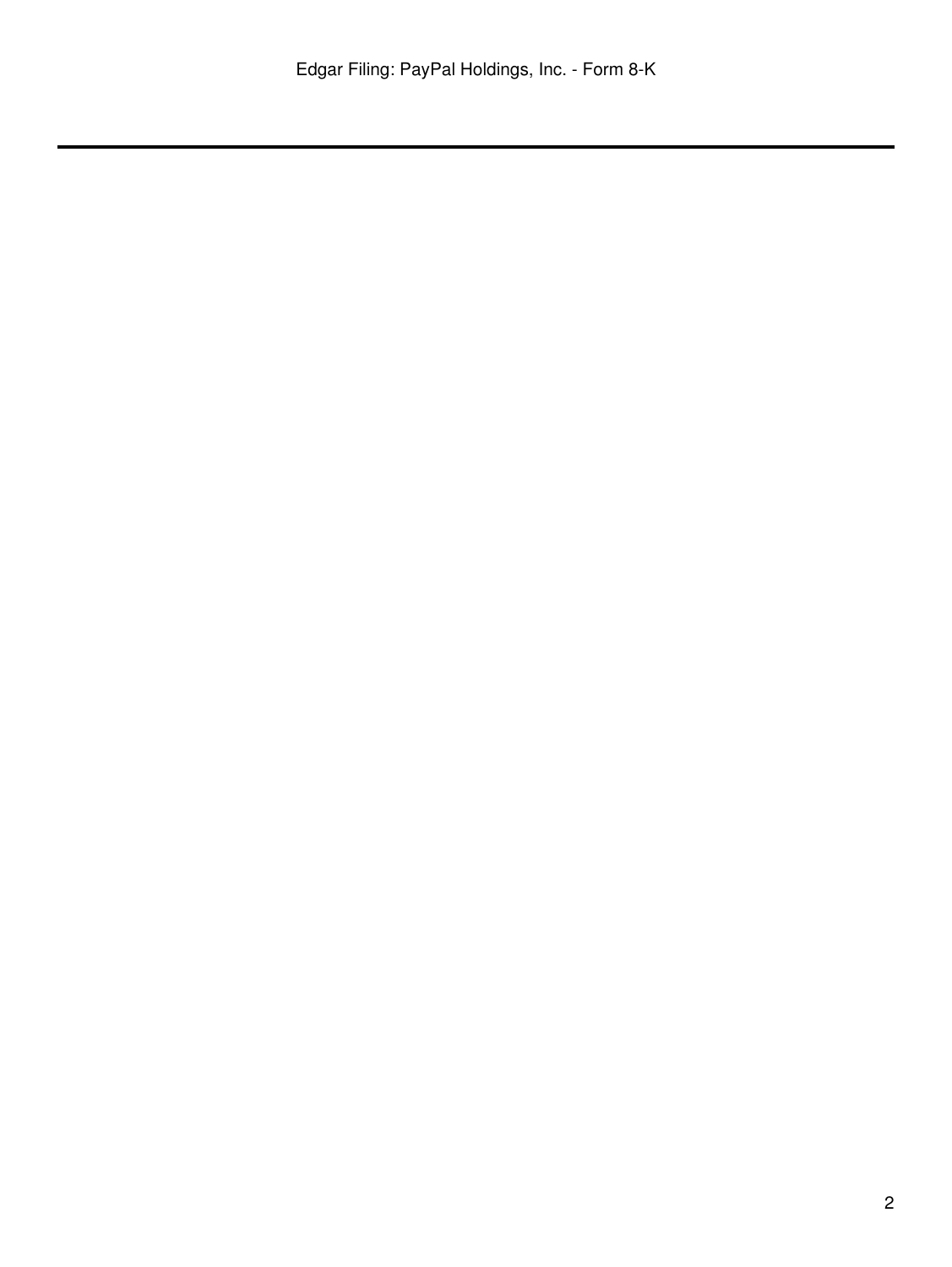Item 2.03. Creation of a Direct Financial Obligation or an Obligation under an Off-Balance Sheet Arrangement of a Registrant.

On February 9, 2018, PayPal Holdings, Inc. (the "Company") drew down an additional \$1.5 billion under its 364-day delayed-draw term loan credit facility (the "Facility"), which is governed by the Company's previously disclosed 364-Day Credit and Guarantee Agreement, a copy of which is attached as Exhibit 10.1 to the Company's Form 8-K filed with the U.S. Securities and Exchange Commission (the "SEC") on December 6, 2017. The borrowing under the Facility bears interest at a rate equal to 3-month LIBOR plus a margin of 1.125% (2.92% as of February 9, 2018). The Company expects that the funds will be used for capital allocation and other general corporate purposes of the Company and its subsidiaries. Following the drawdown, the remaining availability under the Facility is \$500 million.